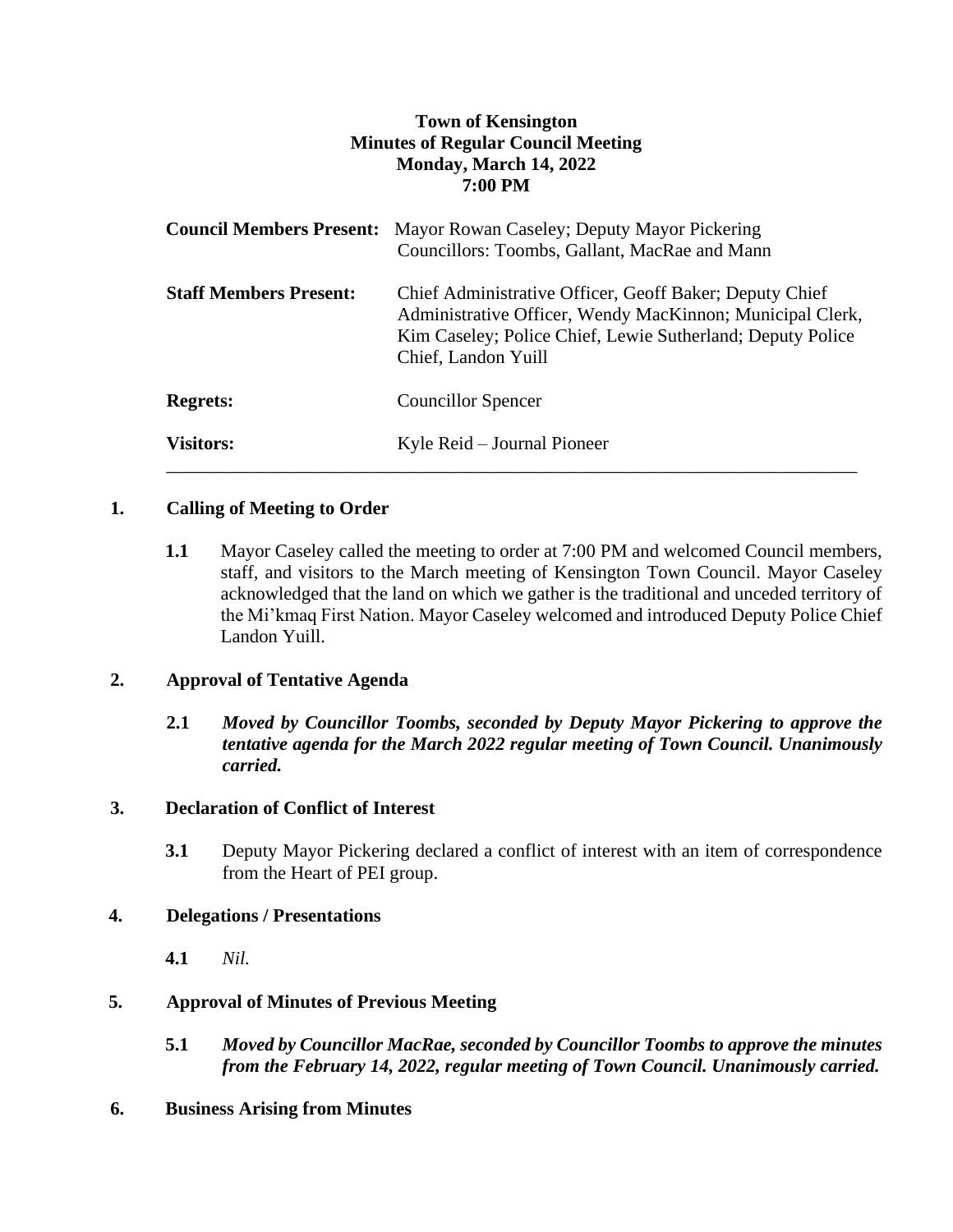## **6.1 February 14, 2022 Regular Meeting**

**6.1.1** *Nil.*

### **7. Reports**

### **7.1 Chief Administrative Officer Report**

**7.1.1** *Moved by Councillor MacRae, seconded by Deputy Mayor Pickering to adopt the February 2022 CAO Report as prepared by CAO, Geoff Baker. Unanimously carried.*

### **7.2 Fire Department Statistical Report**

**7.2.1** *Moved by Councillor Gallant, seconded by Councillor Toombs to approve the January 2022 Fire Statistical report as prepared by Fire Chief, Rodney Hickey. Unanimously carried.*

### **7.3 Police Department Statistical Report**

**7.3.1** *Moved by Councillor Gallant, seconded by Councillor MacRae to approve the January 2022 Police Statistical Report as prepared by Chief Sutherland. Unanimously carried.*

#### **7.4 Development Permit Summary Report**

**7.4.1** *Nil.*

- **7.5 Bills List** 
	- **7.5.1** *Moved by Councillor Mann, seconded by Councillor Toombs to approve the January 2022 Bills in the amount of \$202,618.18. Unanimously carried.*
	- **7.5.2** *Moved by Councillor Mann, seconded by Councillor MacRae to approve the January 2022 Capital Expenditures in the amount of \$258,505.70. Unanimously carried.*
	- **7.5.3** *Moved by Councillor Toombs, seconded by Councillor Gallant to approve the January 2022 Water & Sewer Utility Bills in the amount of \$9,128.00. Unanimously carried.*

## **7.6 Summary Income Statement**

**7.6.1** *Moved by Councillor Mann, seconded by Deputy Mayor Pickering to approve the Summary Income Statement for the month of January 2022. Unanimously carried.*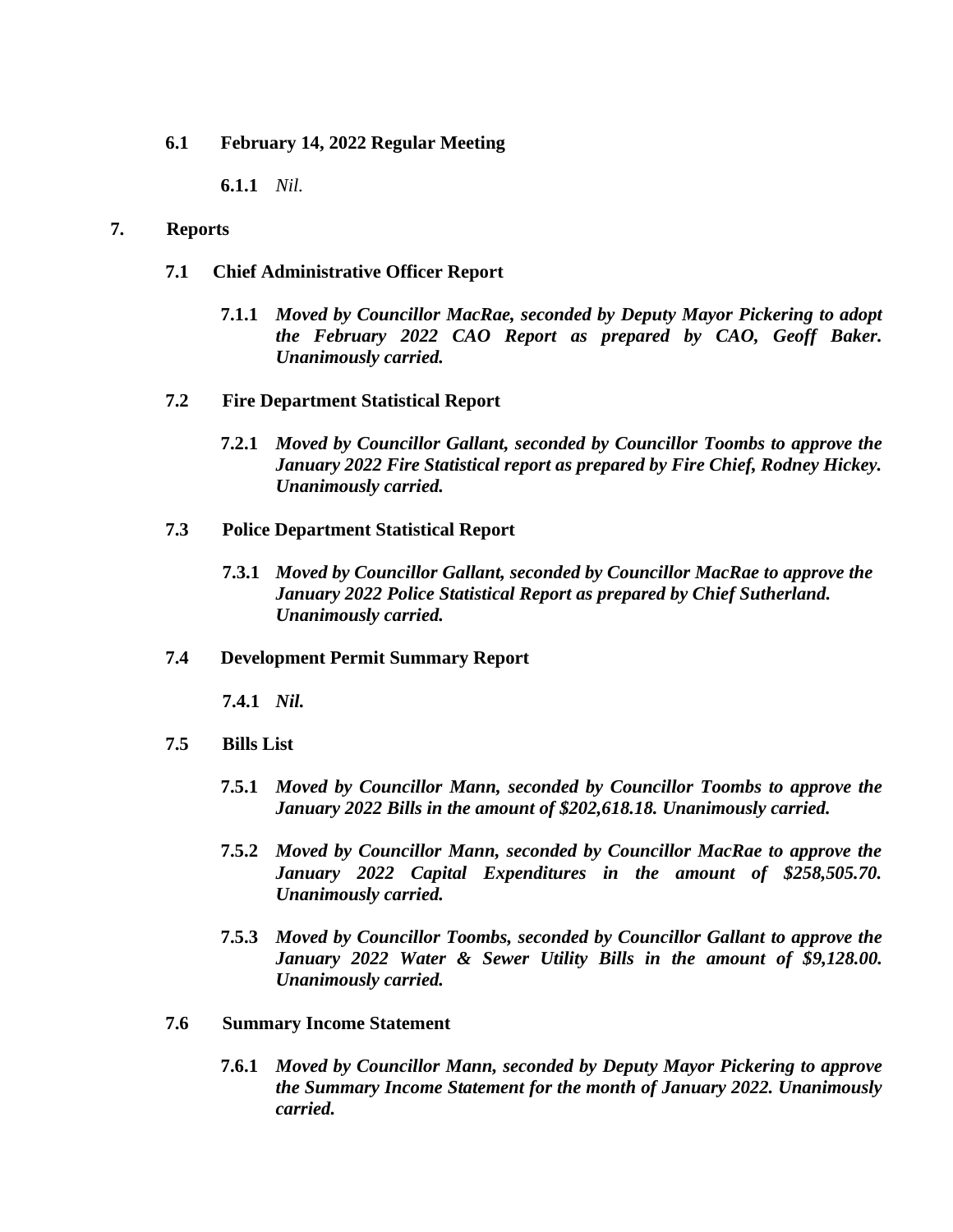- **7.7 Credit Union Centre Report**
	- **7.7.1** *Moved by Councillor Toombs, seconded by Councillor Gallant to approve the Credit Union Centre report for the month of January 2022. Unanimously carried.*

## **7.8 Mayor's Report**

- **7.8.1** *Moved by Councillor Toombs, seconded by Councillor MacRae to approve the Mayor's report for the month of March 2022 as presented by Mayor Caseley. Unanimously carried.*
- **7.8.2** Mayor Caseley requested that Town Council consider a financial donation to the Canadian Red Cross in support of Ukraine, in addition to the proposed resolution of support as recommended by Committee of Council.

*Moved by Councillor Toombs, seconded by Deputy Mayor Pickering that Town Council approve a \$2,000.00 financial donation to the Canadian Red Cross in aid of the Ukraine Humanitarian Crisis Appeal Fund.* 

*Unanimously carried.*

### **7.9 Federation of PEI Municipalities (FPEIM) Report**

- **7.9.1** FPEIM will review and adopt their 2022/23 budget at their March 17 meeting.
- **7.9.2** FPEIM will host its AGM on April 25, 2022.

## **7.10 Heart of PEI Initiative Report**

- **7.10.1** Preparation for year-end is in process. Heart of PEI received a 1-month extension to April 30, 2022.
- **7.10.2** Heart of PEI held an ATV stakeholder's session in March that was well attended and provided great feedback on the potential of ATV trails as a tourist attraction.
- **7.10.3** They hope to have provisions to have their new website translated into French in their next phase.
- **7.10.4** The storyboard/art installation project is proposed to be completed by the end of their fiscal year.

#### **7.11 Kensington Area Chamber of Commerce (KACC) Report**

**7.11.1** KACC meeting will be held next week.

### **7.12 PEI 55 Plus Games**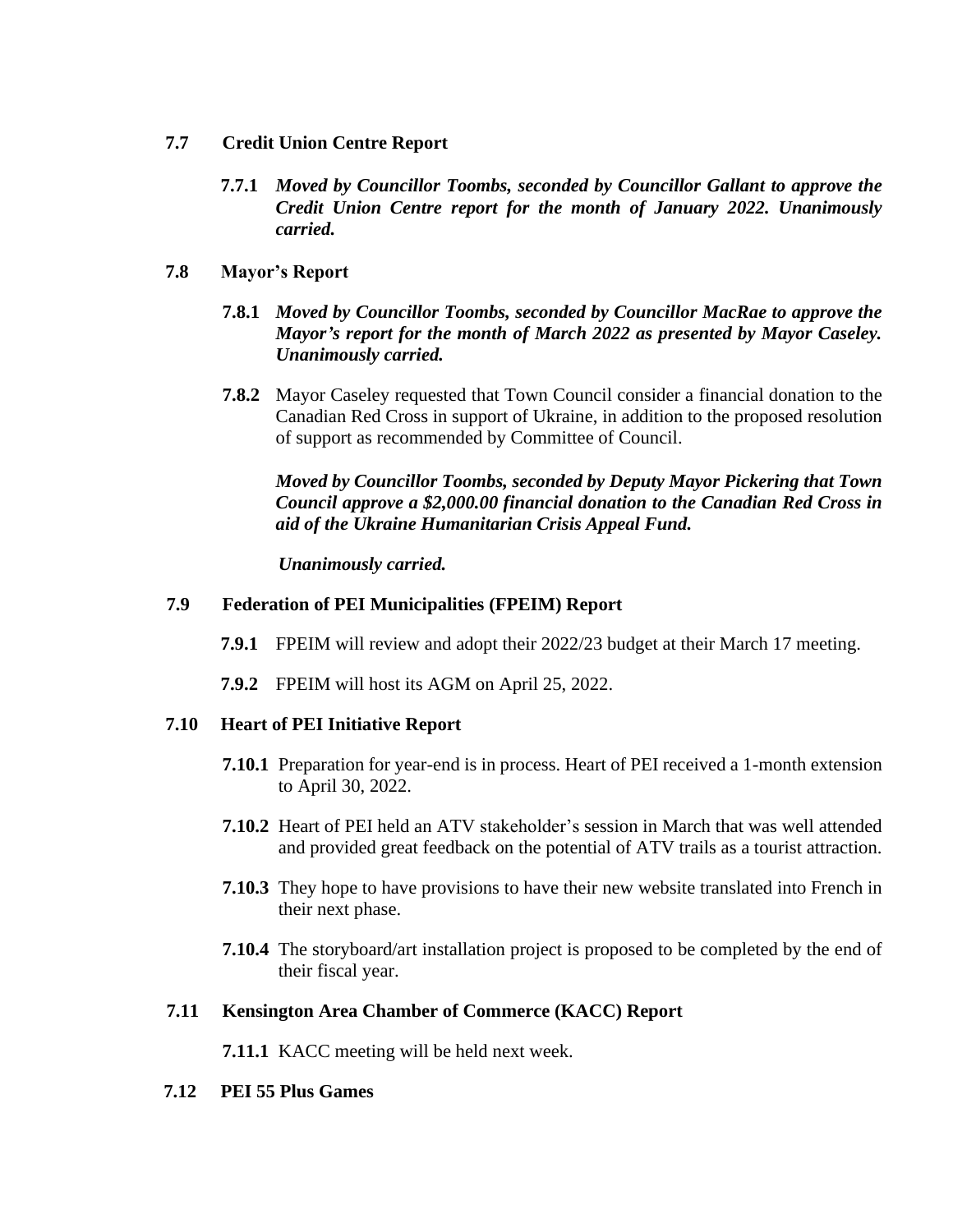**7.12.1** Councillor Gallant reported that a volunteer meeting will be held in the coming weeks. Town Council provided their continued support for hosting the event in September 2022. Councillor Gallant noted that volunteer numbers appear to be lower than expected and encouraged any interested volunteers to contact him if interested in helping out or participating.

#### **8. New Business**

### **8.1 Request for Decisions**

- **8.1.1 Crime Stoppers Donation**
	- **8.1.1.1** *Moved by Councillor Gallant, seconded by Deputy Mayor Pickering*

*BE IT RESOLVED THAT Town Council approve a donation to PEI Crime Stoppers in the amount of \$300.00.*

*Unanimously carried.* 

- **8.1.2 Rescission of Mandatory Vaccination Policy (Policy #02-103-21)**
	- **8.1.2.1** *Moved by Councillor Toombs, seconded by Deputy Mayor Pickering*

*BE IT RESOLVED THAT Kensington Town Council rescind the Town of Kensington Mandatory Vaccination Policy (Policy #02- 103-21) effective immediately.*

*Unanimously carried.* 

- **8.1.3 Surplus 1997 Freightliner – Vehicle Tender**
	- **8.1.3.1** *Moved by Deputy Mayor Pickering, seconded by Councillor Toombs*

*BE IT RESOLVED THAT Town Council authorize the CAO to dispose of the surplus 1997 Freightliner Water Tanker Vehicle to 'Holland Transport' as per their tender dated February 15, 2022, in the amount of \$19,972.00 + HST. Town Council understands that the surplus 1997 Freightliner will not be disposed of until the new tanker truck is commissioned.*

*Unanimously carried.* 

- **8.1.4 2022/23 Town of Kensington Property Taxation Rates**
	- **8.1.4** *Moved by Deputy Mayor Pickering, seconded by Councillor Toombs*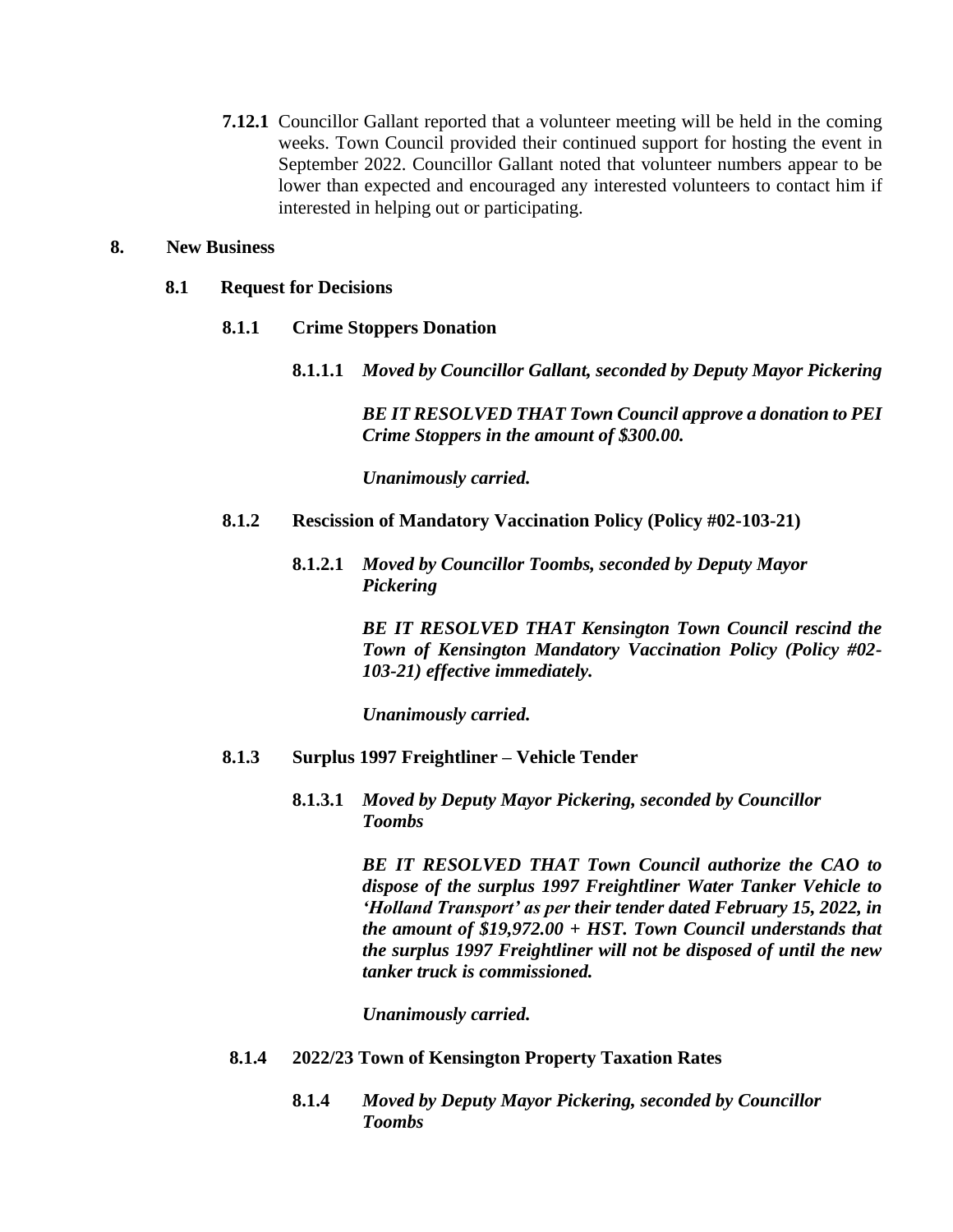*WHEREAS Section 160(1) of the Municipal Government Act R.S.P.E.I. 1988, Cap. M-12.1. and Section 5.2 of the Town of Kensington's Tax Rate Groups Bylaw requires the town to establish tax rates by resolution;*

*BE IT RESOLVED THAT the 2022/23 municipal property tax rates for the Town of Kensington of \$0.55/\$100 of assessment for Non-Commercial properties and \$1.30/\$100 of assessment for Commercial properties be hereby adopted and approved.*

*Unanimously carried.* 

- **8.1.5 2022/23 Town of Kensington and Water and Sewer Utility Operating Lines of Credit**
	- **8.1.5** *Moved by Councillor Mann, seconded by Councillor Gallant*

*WHEREAS Section 166(1) of the Municipal Government Act R.S.P.E.I. 1988, Cap. M-12.1. authorizes a Town Council to borrow money on a short-term basis for the purpose of financing operating expenditures;*

*AND WHEREAS Section 5.1 of the Town's Borrowing Bylaw (Bylaw # 2018 - 02) authorizes a Town Council, pursuant to subsection 166(1) of the Act, to borrow money for the purpose of financing operating expenditures.*

*AND WHEREAS Town Council currently carries short-term borrowing in the amount of \$150,000 for the General Account and \$75,000 for the Water and Sewer Utility Account;*

*AND WHEREAS no change is being proposed in the amounts to be borrowed for the 2022/23 fiscal year;*

*AND WHEREAS the amounts to be borrowed will not cause the Town to exceed its legislated debt capacity;*

*BE IT RESOLVED THAT Kensington Town Council approve an operating line of credit of \$150,000.00 from Scotiabank for the Town's General Account with the Chief Administrative Officer, or his designate, and the Mayor, or his designate, being authorized as legal signing officers, under the following terms:*

*i. An interest rate of Prime, less 0.5% per annum with interest payable monthly; and ii. Advances repayable on demand;*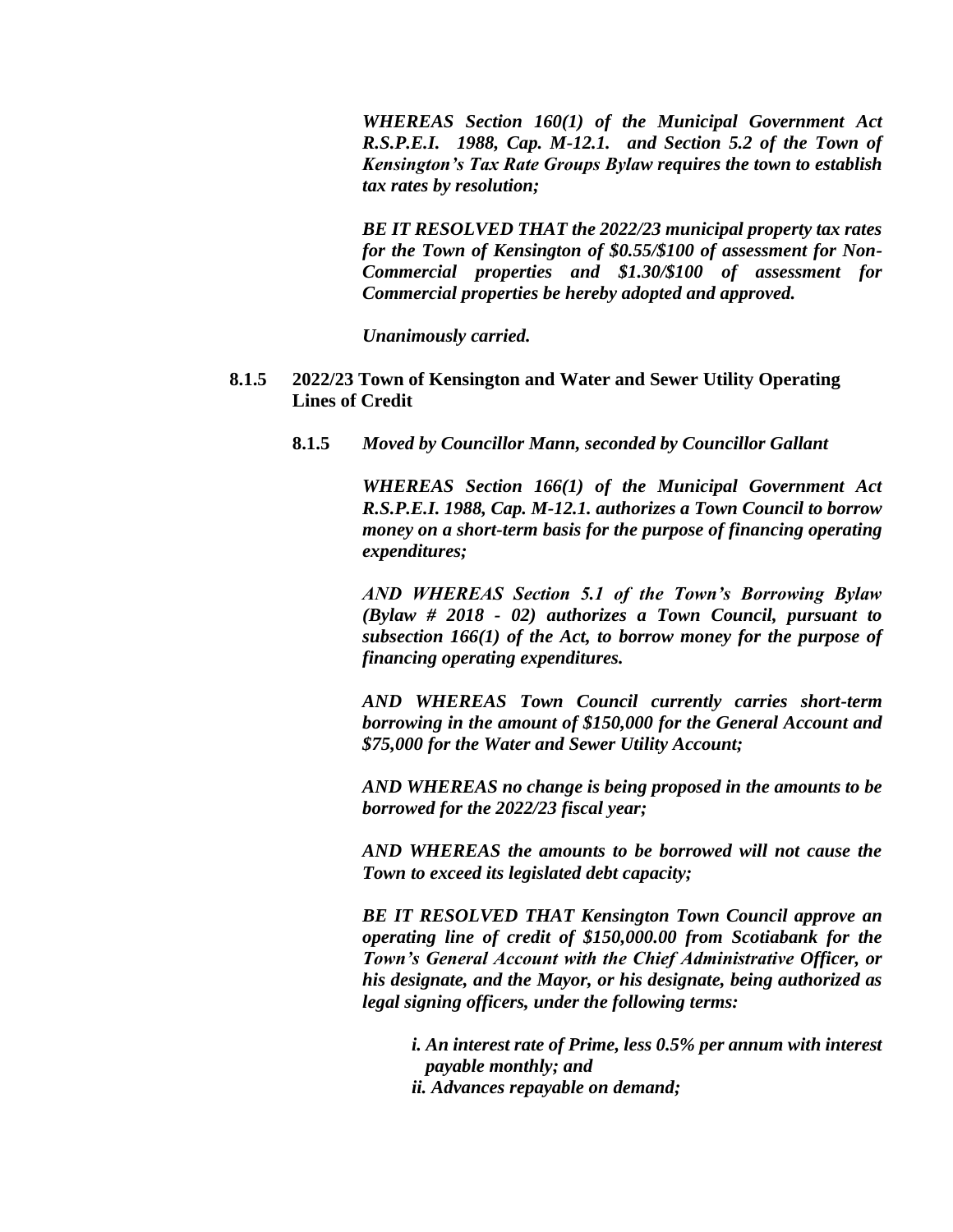*BE IT FURTHER RESOLVED THAT Kensington Town Council approve an operating line of credit of \$75,000.00 from Scotiabank for the Water and Sewer Utility Account with the Chief Administrative Officer, or his designate, and the Mayor, or his designate, being authorized as legal signing officers, under the following terms:*

*i. An interest rate of Prime, less 0.5% per annum with interest payable monthly; and ii. Advances repayable on demand;*

*Unanimously carried.* 

### **8.1.6 Bill C-229 – Banning Symbols of Hate**

**8.1.6.1** *Moved by Deputy Mayor Pickering, seconded by Councillor Toombs*

*BE IT RESOLVED THAT Kensington Town Council endorse Member of Parliament Peter Julian's, Private Member's Bill C-229 – Banning Symbols of Hate Act.*

*Unanimously carried.* 

### **8.2 Police Vehicle Replacement Options Review**

**8.2.1 Police Vehicle Replacement - 2022**

*Moved by Councillor Toombs, seconded by Councillor MacRae*

*BE IT RESOLVED THAT Town Council authorize the CAO to proceed with bidding on a 2020 Ford Explorer Police Cruiser through D. Alex MacDonald of Summerside to a maximum bid amount of \$60,000 plus HST;*

*BE IT FURTHER RESOLVED THAT Town Council authorize the CAO to proceed with the purchase of a new 2022 Ford Explorer Police Cruiser through D. Alex MacDonald of Summerside at a cost of \$68,000 plus HST, subject to being unable to secure the used 2020 Ford Explorer Police Cruiser through the auction;*

*BE IT FURTHER RESOLVED THAT Town Council authorize the CAO to proceed with the purchase and installation of police equipment for the 2020 or 2022 Ford Explorer Police Cruiser at an estimated cost of \$10,065 plus HST.*

*Unanimously carried.* 

*Chief Sutherland and Deputy Chief Yuill excused themselves from the Council Chamber at 7:38 pm.*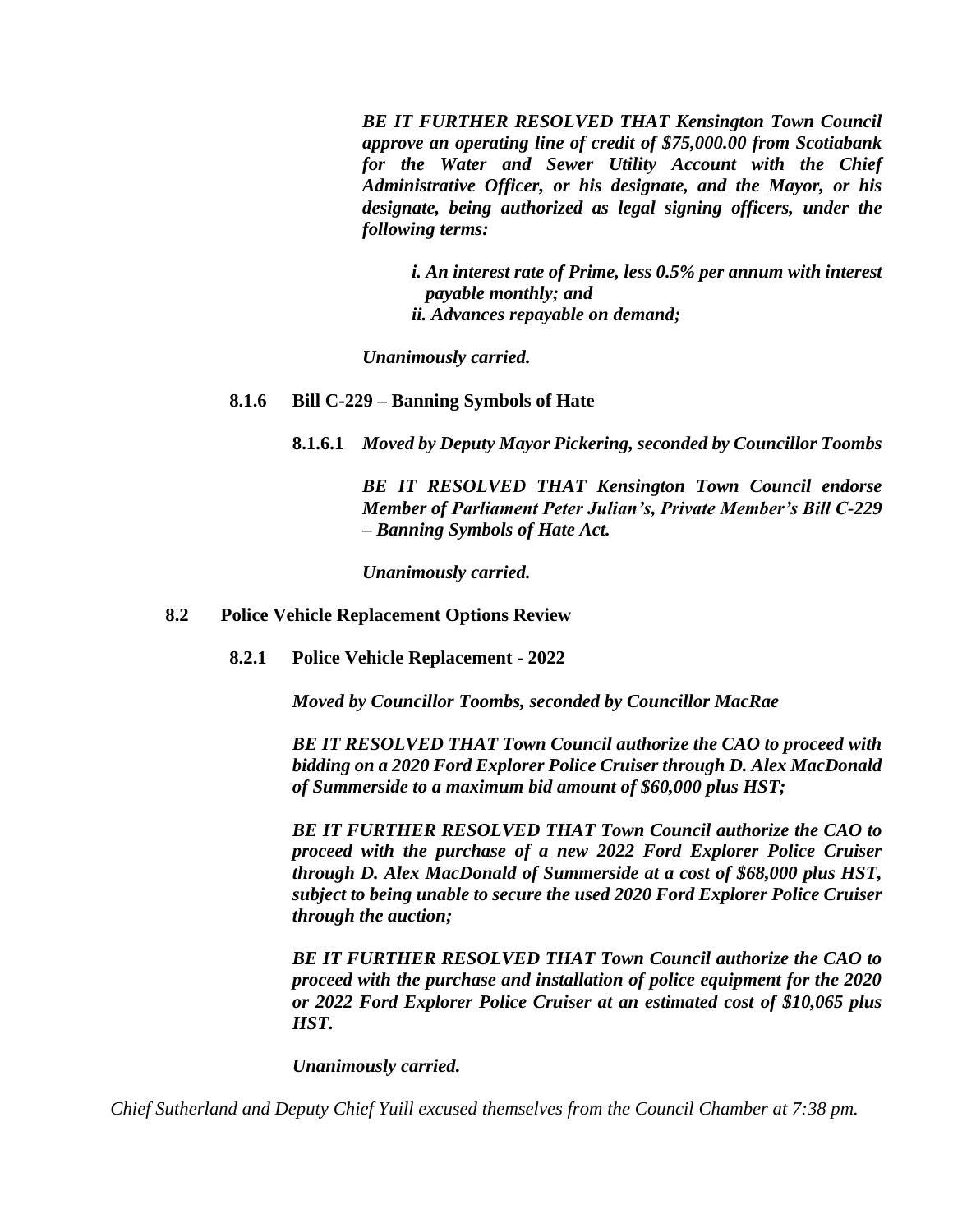## **8.3 2022/23 DRAFT Financial Plan (Budget) Review**

**8.3.1** Mayor Caseley reviewed the 2022/23 Draft Financial Plan with Town Council. It is intended that the draft budget will be presented during a special meeting of Town Council, proposed to be held on March 28, 2022, prior to the March regular meeting of Committee of Council.

## **8.4 Consideration of Resolution in Support of Ukraine**

**8.4.1** *Moved by Councillor Toombs, seconded by Deputy Mayor Pickering*

*WHEREAS the Federation of Russia has illegally and unwarrantedly invaded the Country of Ukraine;*

*AND WHEREAS our support, thoughts and prayers go out to the sovereign country of Ukraine and those Town of Kensington families and friends of Ukraine descent;* 

*AND WHEREAS the Town of Kensington are in full support of the strictest sanctions possible on Russia and Belarus by the Government of Canada;*

*AND WHEREAS the Kensington Town Council fully supports the Federal Government on any supplies/aid that will assist President Zelenskyy and the people of Ukraine;*

*BE IT RESOLVED that the Town of Kensington stands firmly with the Country of Ukraine and strongly condemns President Putin's reckless actions and urges for a peaceful resolution as soon as possible.*

*Unanimously carried.* 

## **8.5 Other Matters**

**8.5.1** *Nil.*

## **9. Correspondence**

- **9.1** A Thank You card from the family of the late Muriel Bryanton.
- **9.2** A letter from the Kensington Skating Club requesting a financial donation and advertisement for their 2022 Ice Show program.

*Moved by Deputy Mayor Pickering, seconded by Councillor Toombs to approve a ½ page advertisement and \$500.00 financial donation to the Kensington Skating Club Ice Show. Unanimously carried.*